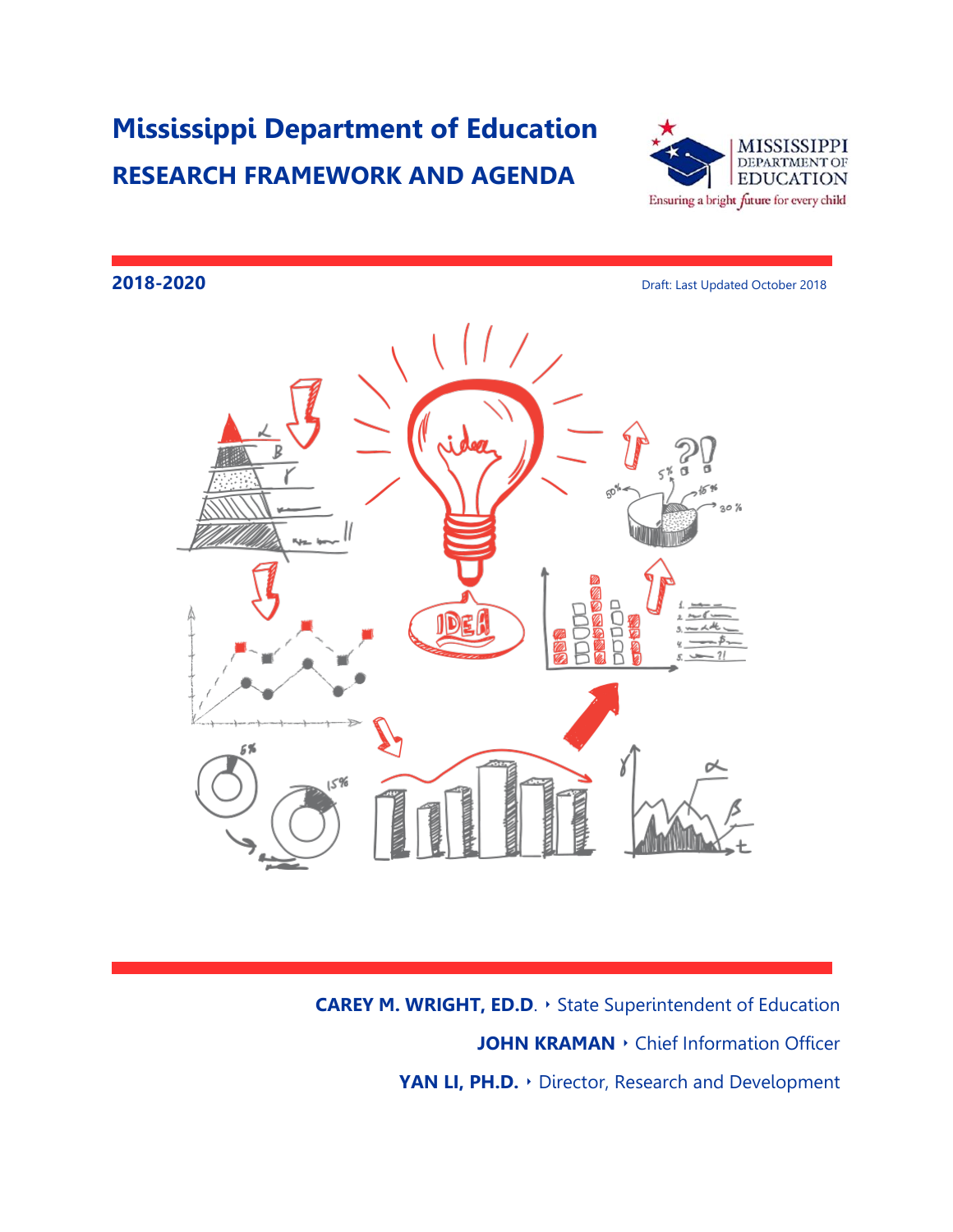## **Mississippi Board of Education 5-Year Strategic Plan 2016-2020**

**VISION:** To create a world-class educational system that gives students the knowledge and skills to be successful in college and the workforce, and to flourish as parents and citizens

**MISSION:** To provide leadership through the development of policy and accountability systems so that all students are prepared to compete in the global community

### **GOALS:**

- 1. All Students Proficient and Showing Growth in All Assessed Areas
- 2. Every Student Graduates from High School and is Ready for College and Career
- 3. Every Child Has Access to a High-Quality Early Childhood Program
- 4. Every School Has Effective Teachers and Leaders
- 5. Every Community Effectively Using a World-Class Data System to Improve Student Outcome
- 6. Every School and District is Rated "C" or Higher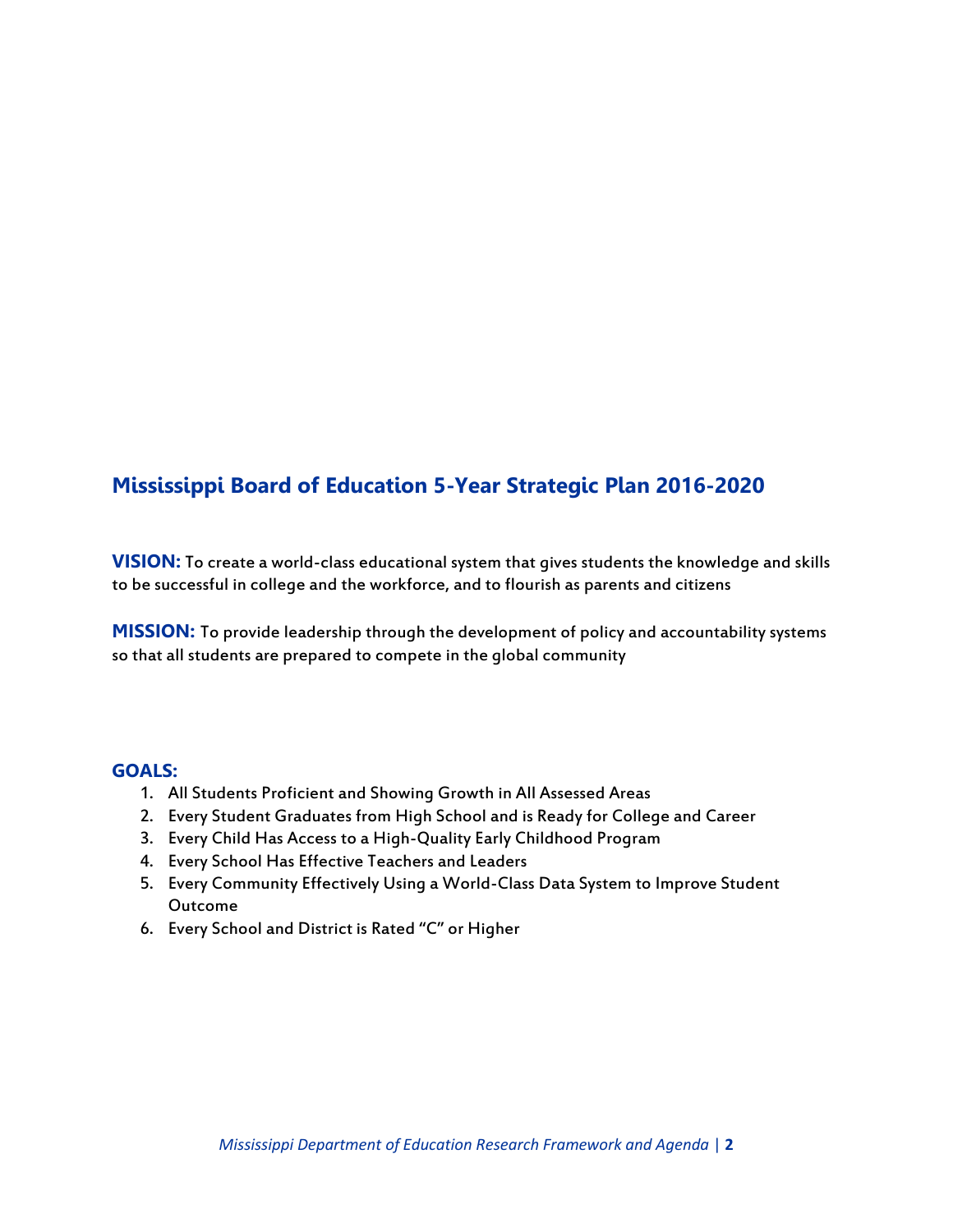## **Framework**

The MDE's Research Framework includes three major components: the dimension, the indicator, and the change instrument. The Framework is not static, and will evolve over time to remain aligned with changes in factors that impact the public education system. The goal is to define a small number of research studies based on the Mississippi State Board of Education Strategic Plan.

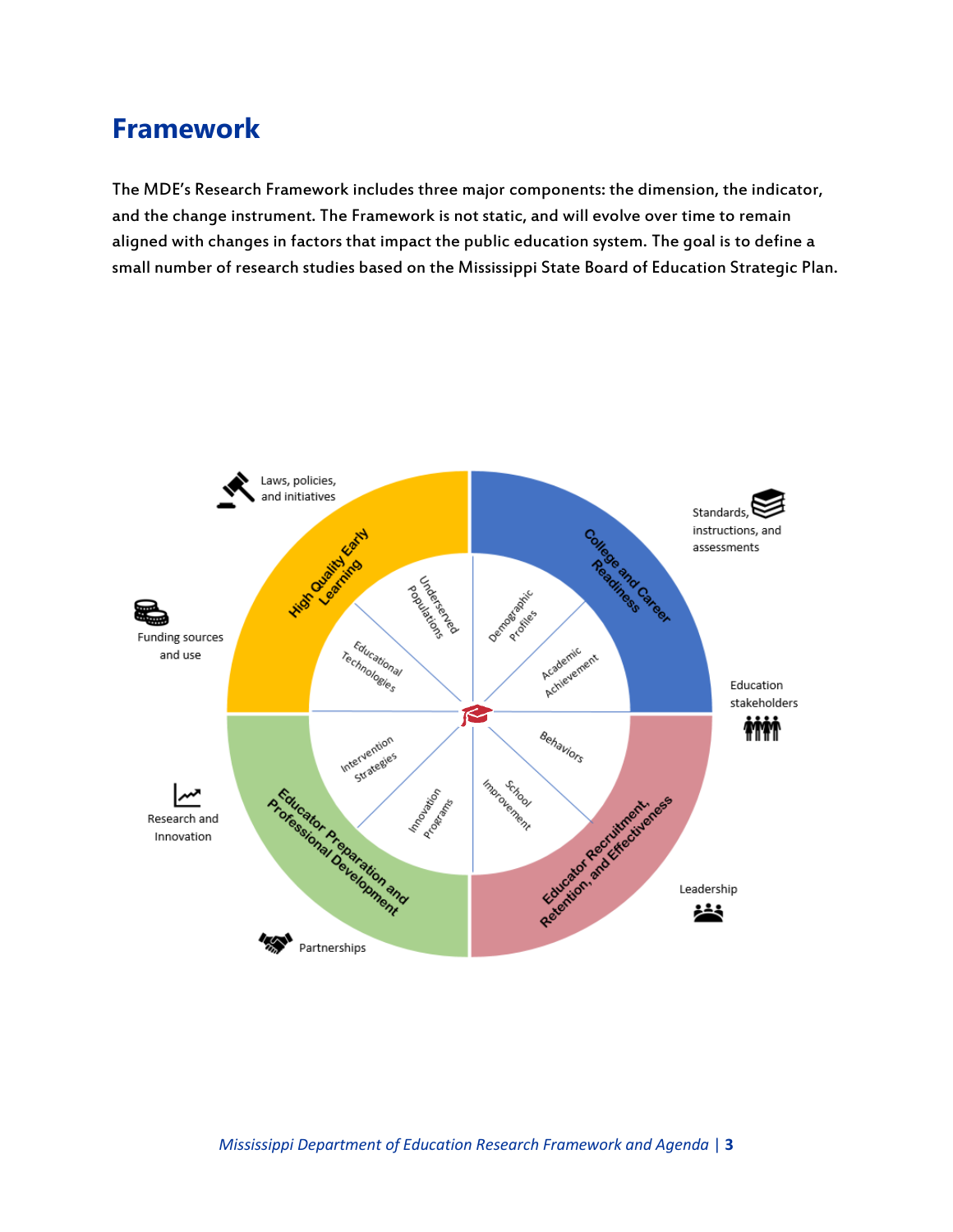

**Indicators** are the most critical part of the MDE's Research Framework. They represent the broad categories that will be used to measure or assess each of the four dimensions.

*Mississippi Department of Education Research Framework and Agenda* | **4**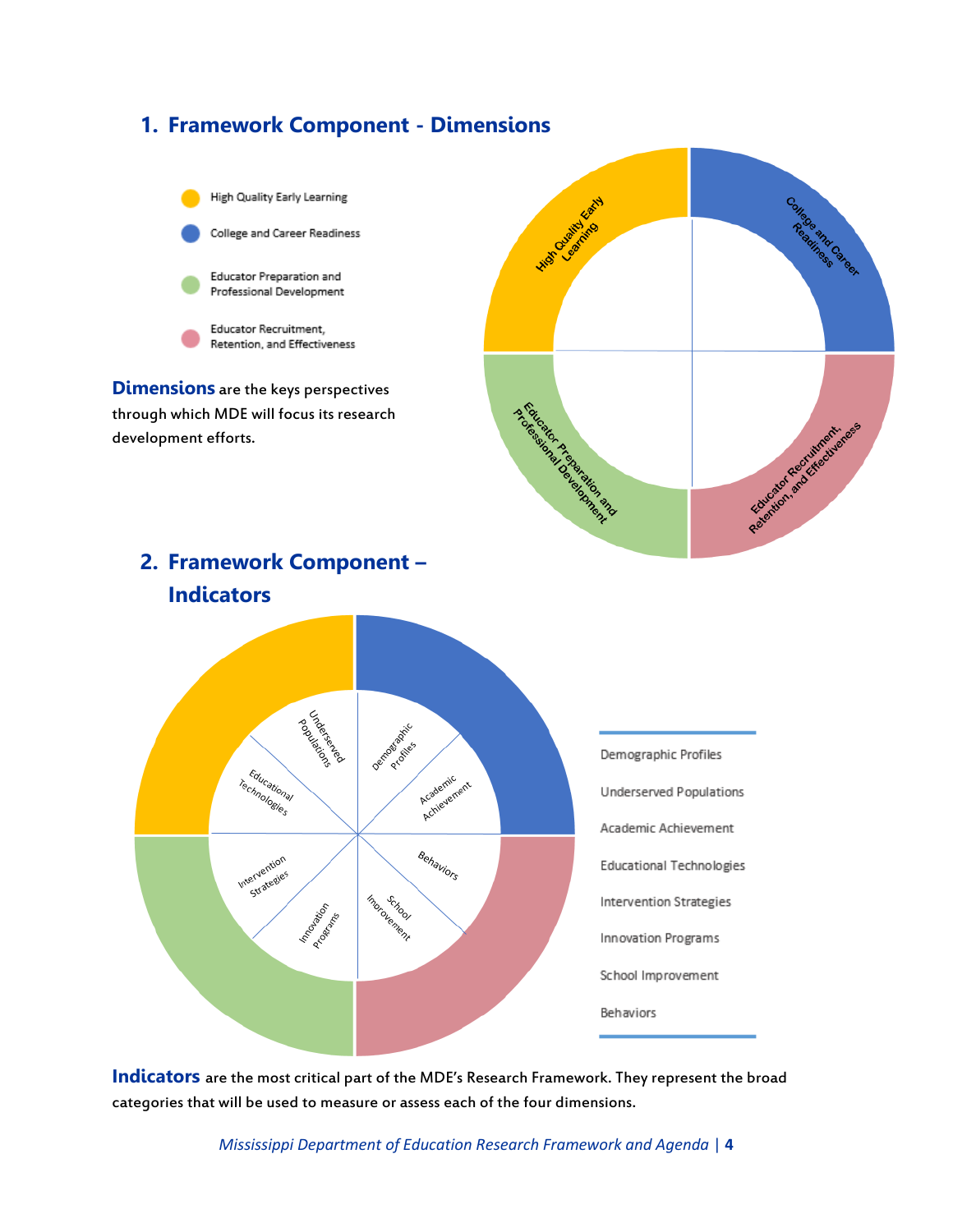Demographic Profiles are the information about quantifiable characteristics of a given student population (e.g., gender, and ethnicity).

Underserved Populations refer to students who do not receive equitable resources as other students in the academic pipeline. Typically, these groups of students include low-income, underrepresented, racial/ethnic minorities, and first generation students as well as many.

Academic Achievement refers to the extent to which a student, or teacher has achieved their short or long-term educational goals.

Educational Technologies are technologies devoted to the development and application of tools intended to promote education. Educational technologies include technology resources and support; technology knowledge, skills, and attitude; and the integration of

technology (e.g., how a tool is incorporated into teaching and learning).

Intervention Strategies refer to the strategies used to teach a new skill, build fluency in a skill, or encourage a student to apply an existing skill to new situations or settings.

Innovation Programs refer to programs that support educators to develop, learn from, and scale new and effective approaches to serving students.

School Improvement is the effort that provide adequate resources and strategies in order to substantially raise the achievement of students in lowest-performing schools.

Behaviors refer to the act of coming into a classroom or otherwise educational environment, and either adhering to or deviating from classrooms and school rules and expectations.



## **3. Framework Component – Change Instruments**

**Change Instruments** are factors that motivate the potential changes of the MDE Research Framework.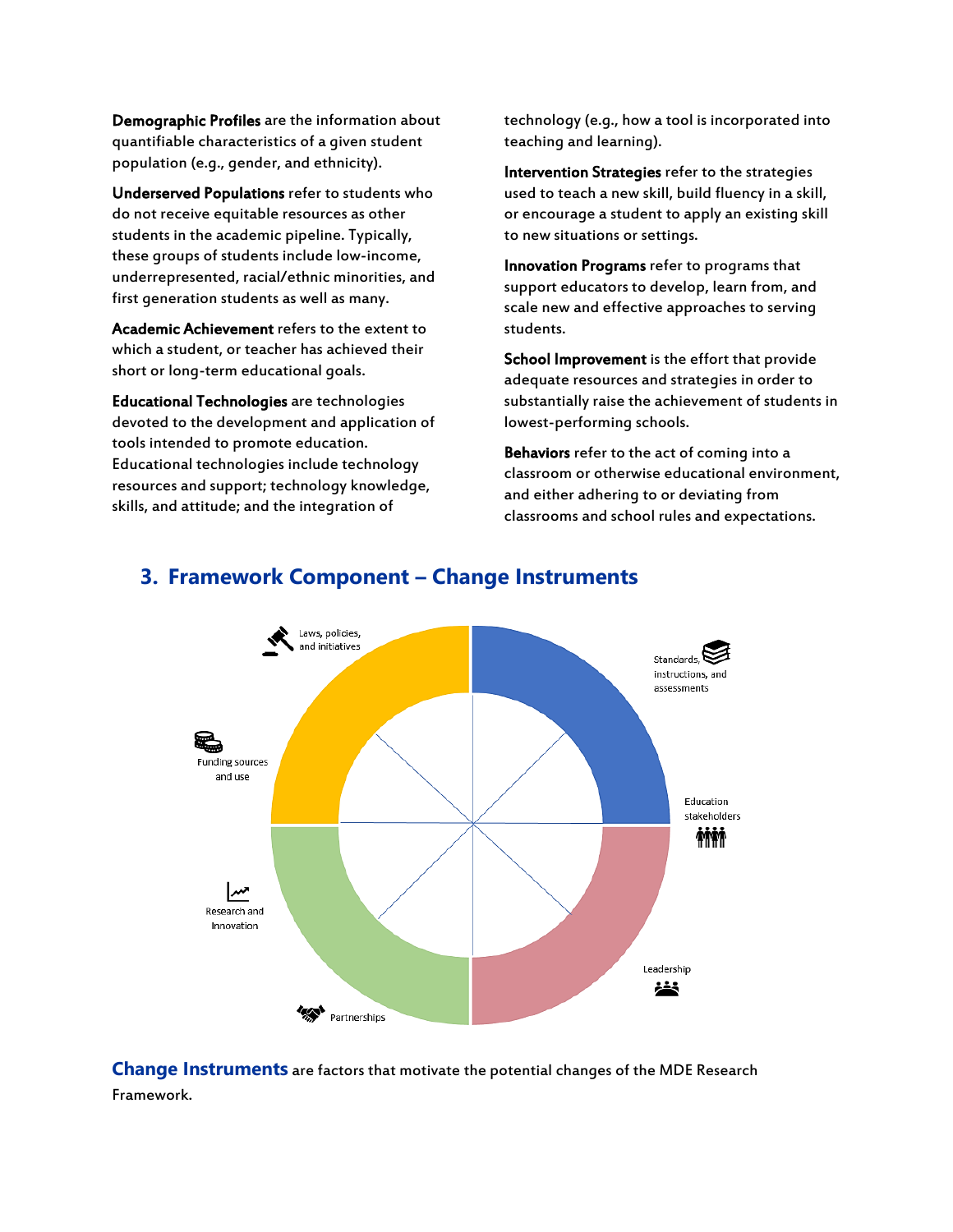## **Research Agenda**

## **High Quality Early Learning.**

Within the broader context of early childhood education, how effective are Early Learning Collaboratives programs in improving Kindergarten Readiness and the third-grade literacy?

#### **Applicable Indicators:**

- Demographic profile
- Behavior (e.g., chronic absenteeism)
- Intervention strategies
- Academic achievement

The Legislature passed the Early Learning Collaborative Act in 2013, which provided \$3 million to establish a limited number of ELCs in underserved areas throughout the state. The Mississippi State Board of Education has made increasing access to high-quality early childhood education one if its top priorities and has leveraged philanthropy to build the state's early childhood education infrastructure through coaching and professional development and by providing guidance and support to school districts. Based on the immediate results just two years later, the Legislature increased funding to \$4 million, and increased it to \$6.5 million for FY19.

Correspondingly, the National Institute for Early Education Research (NIEER) recognized Mississippi in its latest report on pre-K quality as one of only five states whose publicly funded pre-K program meets nine of NIEER's 10 new quality standards for early childhood education. In its 2015 and 2016 State of Preschool reports, NIEER recognized Mississippi's ELCs for meeting all 10 quality standards for early childhood education, making Mississippi one of only five states in the nation that met all 10 benchmarks.

To inform these efforts and achievement gains, we seek to gain a deeper understanding of the short-term and long-term impact of early learning, as well as the interactive effect of early learning with other education initiatives.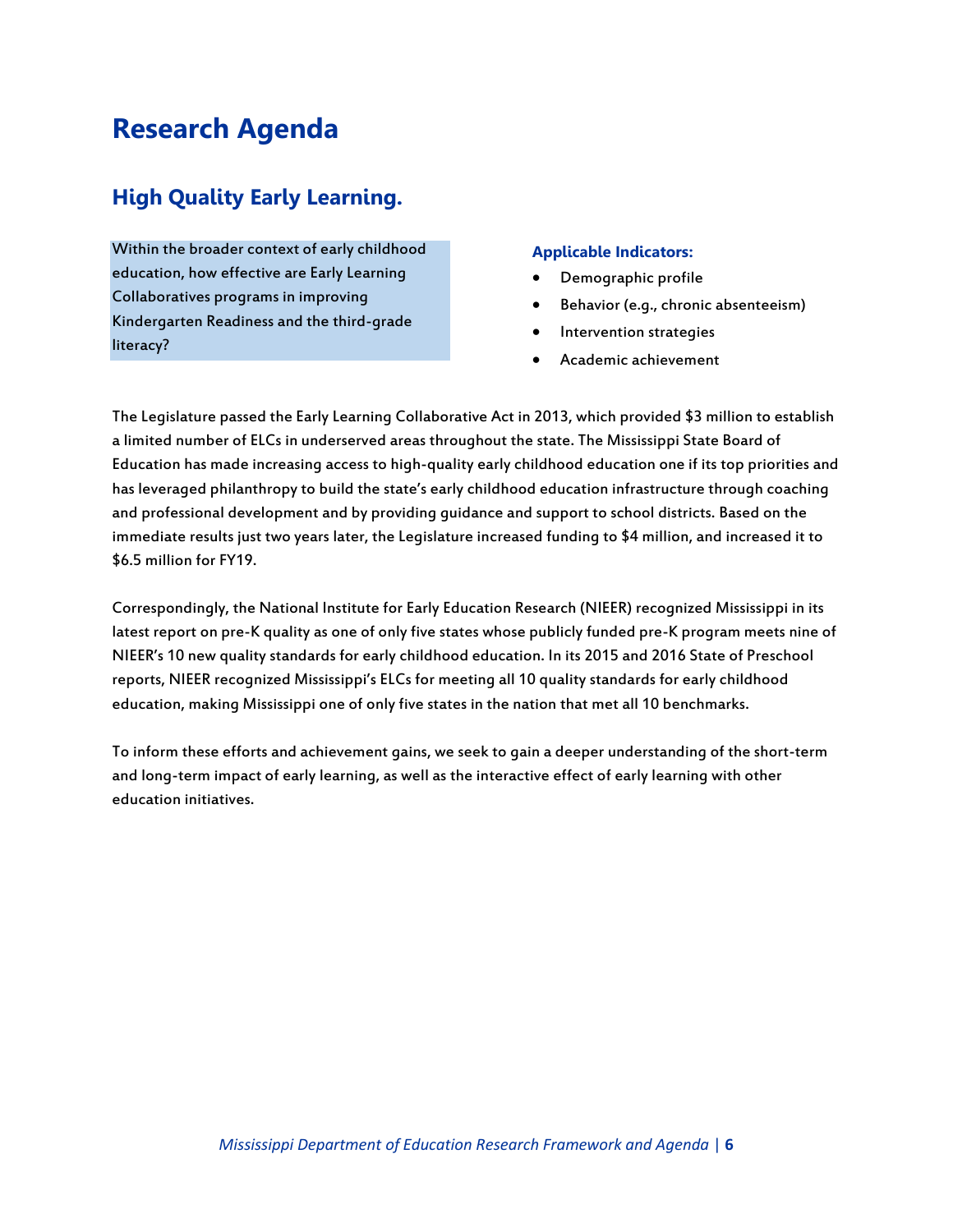## **College and Career Readiness.**

How effectively does Early College High School reduce gaps in secondary and post-secondary success for underserved students?

#### **Applicable Indicators:**

- Underserved population
- Demographic profile
- Behavior (e.g., school engagement, high school experience, out-of-school internships)
- Academic achievement
- Educational technology

Considerable scholarly attention has been paid to the impact of Early College High School since the Early College High School Initiative began in 2002 in the North Carolina. The literature on the relationship between the Early College High School program and student outcomes (e.g., eighth grade math and reading scores, high school completion, and postsecondary outcomes) has been consistent, based on the extensive explorations in the states of North Carolina and Texas.

Mississippi started its first Early College High School in 2015. We know, however, that the relationship between the Early College High School and student outcomes in Mississippi has not been addressed. This is an opportunity for us to better understand the promising phenomenon of Early College High Schools in a bigger picture. Mississippi differs in key ways from North Carolina and Texas: Mississippi is the fourth largest rural state and its population has the largest percentage of African Americans. In Mississippi, more than half of all births occurred to unmarried mothers, and one in two households is headed by unmarried mothers with incomes below the poverty line. We see the urgent need and value of evaluating the implementation of Early College High School in large rural states and exploring its effectiveness on underserved student population. We intend to lay the foundation for establishing a more generalized, rigorous causal relationship between Early College High School and student success, and furthermore, how does any potential interaction effect help address the alarming teacher shortage issue in Mississippi.

We aim to explore more factors with respect to underserved (and disadvantaged) students from multiple dimensions. We would like to implement a laser-focus on the African American student population, the low-income student population, and the other struggling student populations. Through the impact study of Early College High School, ultimately, we plan to learn the causality of Early Colleges on the targeted students' college admission and their college success. We also would like to explore more differences (and the statistical significance of the differences) of the implementation of Early Colleges between Mississippi and North Carolina (and/or, Texas). For instance, the difference in location and setting of the program sites, the culture, etc.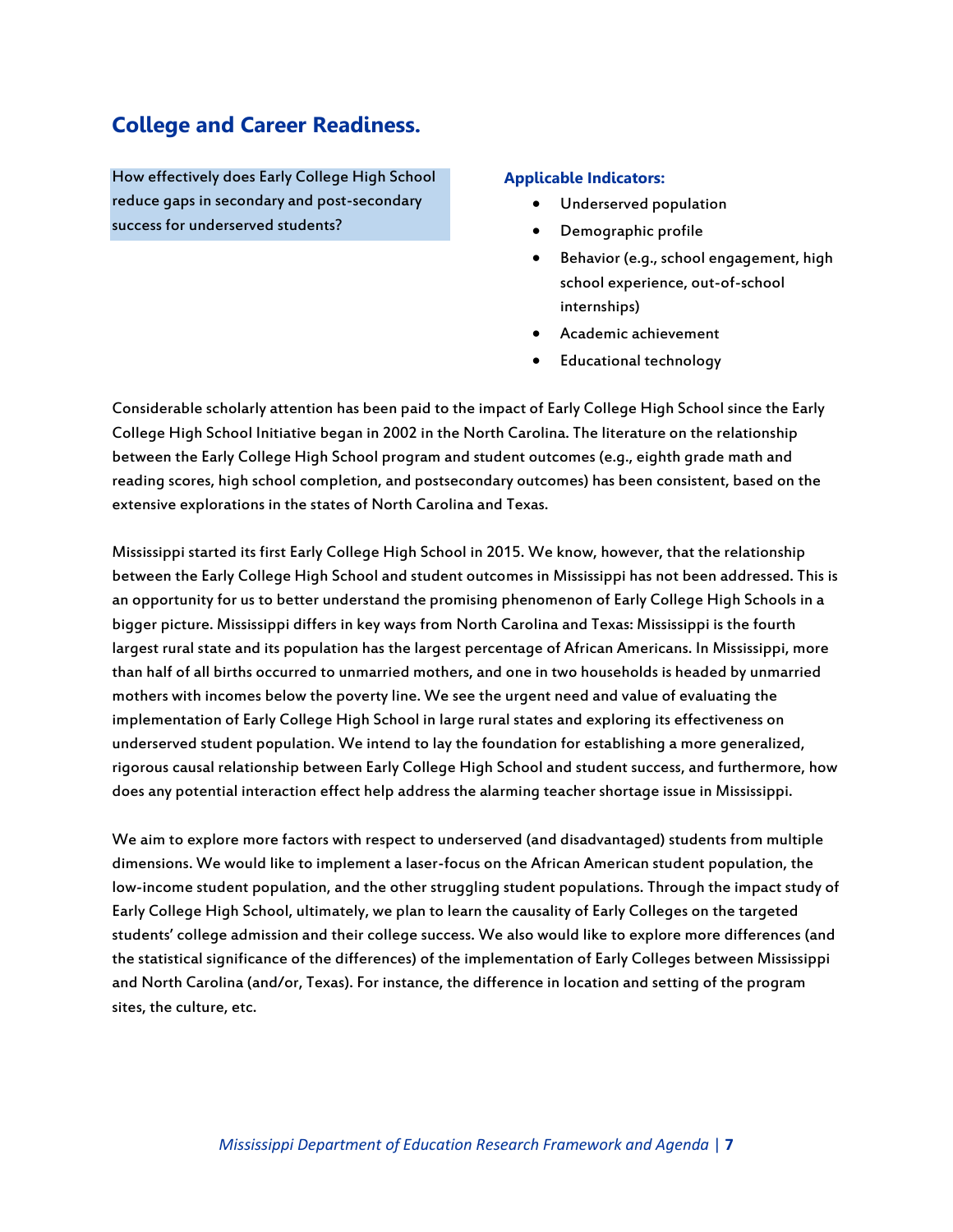## **Educator (and Administrator) Recruitment, Retention, and Effectiveness.**

What (Value-Added) model most reliably and accurately accounts for educator's effectiveness within MDE's Educator Evaluation System? How are educator qualifications, licensure, and retention linked to student achievement and growth and educator effectiveness?

#### **Applicable Indicators:**

- Demographic profile
- Behavior
- Intervention strategies
- Academic achievement
- School Improvement
- Underserved population

To improve education evaluation and feedback, MDE is working to design and develop an Educator Evaluation System that incorporate multiple measures such as student performance, classroom observation, and student survey. Through this effort, we intend to seek a better understanding of what model can most reliably and accurately accounts for educator's evaluation cycle for the state and school districts. We also seek to understand the implementation, benefits, challenges, and potential solutions of the evaluation model.

Most research on teacher effectiveness has examined a relatively small set of teacher characteristics, such as graduate education and certification. The narrow focus on commonly available data, however, is likely to restrain the success in predicting teachers' performance. In addition, studies that estimate the relation between achievement and teachers' characteristics have produced little consistent evidence that students perform better when their teachers have more desirable characteristics. This is all the more puzzling because of the potential upward bias in such estimates. For instance, teachers with better credentials (e.g., experience or selectivity of undergraduate institution) may be more likely to teach in affluent districts with high performing students. Therefore, we want to explore whether certain characteristics not typically collected by school districts can predict teacher effectiveness, which may include general cognitive ability, content knowledge, personality traits, personal beliefs regarding self-efficacy, etc.

On the other hand, the lack of supply of educators, the instability of educators in teaching positions, and inadequate work conditions contribute to the educator effectiveness. The dilemma of chronic educator shortage and increasing demand for effective educators is existing and needs to be acknowledged. Specially, excessive teacher turnover can be costly and detrimental to instructional cohesion in schools. Consequently, many policies have aimed to stem teacher attrition, particularly at those school that experience high teacher turnover. Yet, without a better understanding of the reasons teacher leave, these approaches may not be as effective as they could be at reducing detrimental attrition. Addressing early attrition is critical to stemming the continuing teacher shortage crisis. We want to better understand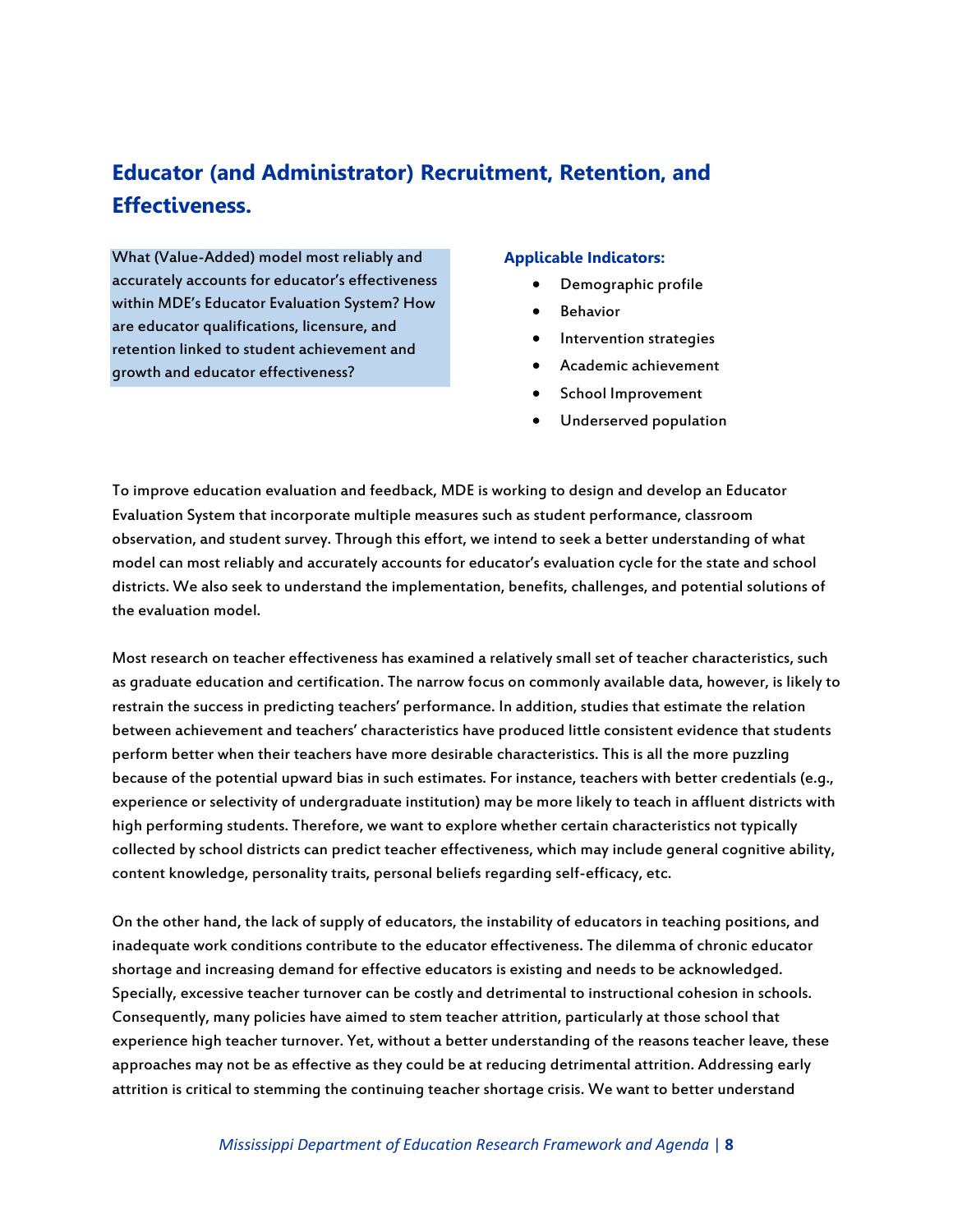teacher attrition by researching the relationship between teacher turnover and school contextual factors, such as teachers' influence over school policy, the effectiveness of the school administration, staff relations, student behavior, safety, and facilities. What impact do the working conditions in schools have on their ability to recruit and retain teachers? What impact do various strategies related to teacher preparation on teacher recruitment and retention? What is the efficacy of particular recruitment strategies and policies in bringing new teachers into the profession, including specifically targeted populations?

An ongoing objective for us is to better understand the human capital needs of Mississippi's school districts, address the need for comprehensive, coordinated, and sustained efforts to reduce the teacher shortage, and improve the likelihood that educators have the work conditions needed to use effective practices. Correspondingly, there is a need for evaluations of various approaches to teacher recruitment, retention, certification, assessment, and compensation implemented by the state and school districts, and the relation between these approaches and student education outcomes.

Lastly, student diversity is in stark contrast to diversity in teaching staff. Although quality teaching for diverse student populations depends on many factors, there are too few qualified teachers for diverse student populations and too few teachers with specific training in culturally responsive pedagogies. What factors influence minority students' decisions to enter teaching? What do the available data tell us about patterns of minority teacher retention? What in-service experiences support or discourage minority teachers? There is much yet for us to understand about teachers' effectiveness with students.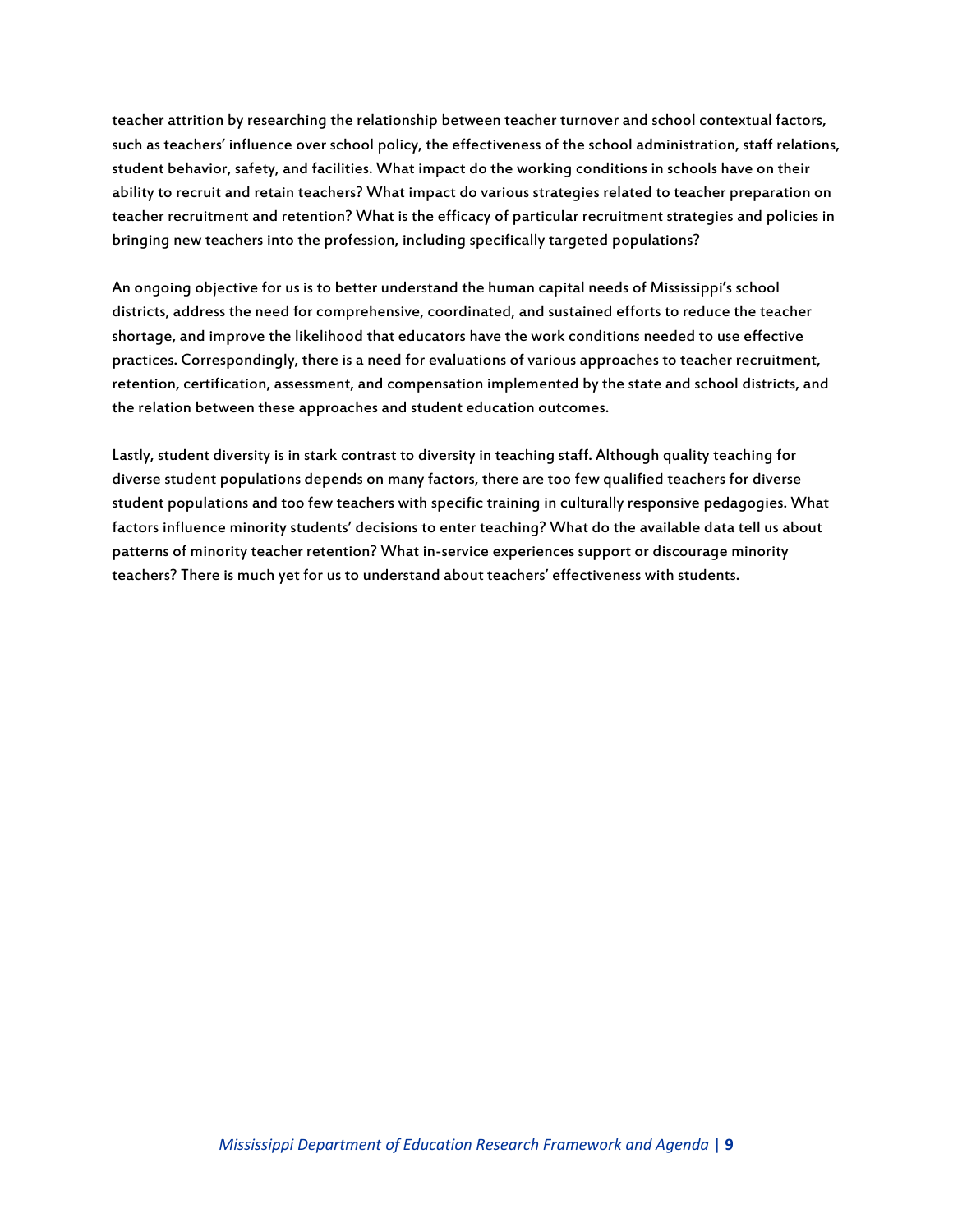## **Educator (and Administrator) Preparation and Professional Development.**

Based on pre-service training and student population served, how effective are the state's professional development offerings (particularly those focused on early grades literacy, middle grades mathematics, and data use) among Mississippi public school based on assessment results and other measures?

#### **Applicable Indicators:**

- Demographic profile
- Educational Technology
- **•** Innovation programs
- Academic achievement
- School Improvement
- Underserved population

Educator professional development is essential to efforts to improve our schools. Professional development is considered an essential mechanism for deepening teachers' content knowledge and developing their teaching practices. Over the past decade, a large body of literature has emerged on in-service professional development and teacher learning. A professional consensus is emerging about particular characteristics of "high quality" professional development. These characteristics include a focus on content and how students learn content; in-depth, active learning opportunities; links to high standards, opportunities for teachers to engage in leadership roles; extended duration; and the collective participation of groups of teachers from the same school, grade, or department. Although lists of characteristics such as these commonly appear in the literature on effective professional development, there is little direct evidence on the extent to which these characteristics are related to better teaching and increased student achievement.

The No Child Left Behind (NCLB) Act of 2001 requires that states ensure the availability of "high-quality" professional development for all teachers. NCLB does not, however, address questions such as what constitutes high-quality professional development or how professional development should be made available to teachers. The Every Student Succeeds Act (ESSA) of 2015 provides a new definition of professional development that includes activities that are: (1) An integral part of the school/district strategy for increasing the knowledge and skill of teachers to enable students to succeed in a well-rounded education; (2) Focused on meeting challenging academic standards; (3) Required to be sustained, intensive, and collaborative; and (4) Data driven. Given the size of investment in professional development and the dependence of education reform on providing effective professional development, the knowledge based on what works must be strengthened.

Sykes (1996) characterized the inadequacy of conventional professional development as "the most serious unsolved problem for policy and practice in American education today". Indeed, while the field of research on teacher learning is relatively young, we have made a great deal of progress in the last 20 or so years. For example, despite that some research has shown many professional development initiatives appear ineffective in supporting changes in teacher practices and student learning, we have evidence that professional development can lead to improvements in instructional practices and student learning. We are only beginning to learn, however, about exactly what and how teachers learn from professional development, or about the impact of teacher change on student outcomes. We have a full research agenda ahead of us to gather the information necessary to guide professional development policy and practice.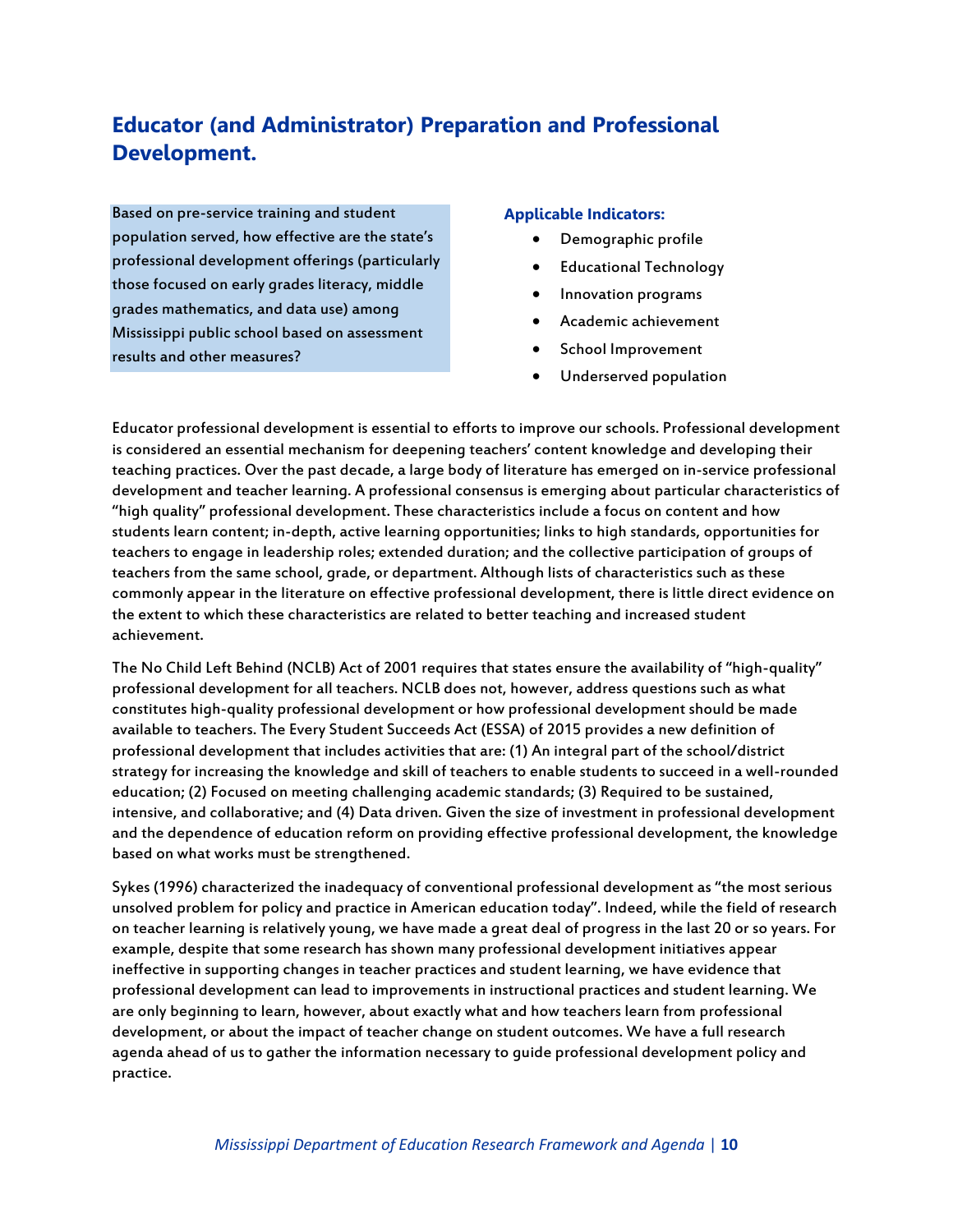In addition, the professional development of teachers is studied and presented in the relevant literature in many different ways. Teacher professional learning is a complex process. All this occurs in particular educational policy environments or school cultures. The instruments used to trigger development also depend on the objectives and needs of teachers as well as of their students. Not every form of professional development, even those with the greatest evidence of positive impact, is of itself relevant to all teachers. There is thus a constant need to study, experiment, discuss and reflect in dealing with teacher professional development on the interacting links and influences of the history and traditions of groups of teachers, the educational needs of their student populations, the expectations of their education systems, teachers' working conditions and the opportunities to learn that are open to them.

What do we know about professional development programs and their impact on teacher learning? What are important directions and strategies for extending our knowledge? How does the effective strategies from educator professional development affect student achievement in mathematics, science, and reading and English/language arts? The connection seems intuitive, but demonstrating it quantitatively and qualitatively is difficult. Accordingly, we set out to discover the features of effective professional development. We want to investigate whether professional development programs with demonstrated effective strategies and best practices for elementary mathematics teachers can be adapted to different subject areas and grade levels. We also want to explore the tradeoffs between fidelity and adaptation that are necessary to ensure program effectiveness across multiple settings.

Although there is a large body of literature on professional development, surprisingly little attention has been given to what teachers actually learn in professional development activities, that is, their content. In particular, little research has been conducted on the relative efficacy of professional development activities that focus on different types of knowledge, skills, and teaching practices. First, activities vary in the relative emphasis they give to the subject matter that teachers are expected to teach and the teaching methods teachers are expected to employ. In addition, activities vary in the goals for student learning that they emphasize. Lastly, activities vary in the emphasis they give to the ways students learn particular subject matter. If we are serious about using professional development as a mechanism to improve teaching, we need to invest in activities that have the characteristics that research shows foster improvements in teaching.

Therefore, what are the characteristics of professional development that affect teaching practice in Mississippi? We plan to conduct a research project focusing on the effects of professional development on changing classroom teaching practice and improving student outcome. Through this study project, we aim to add to the knowledge base of Mississippi's public education system on effective professional development. Most importantly, we aim to have a more comprehensive and testable theoretical framework for understanding how teaching affects student outcomes. Particularly, we will benefit from understanding the key constructs of teaching and the processes by which these constructs are interconnected, and circumstances under which these interconnections influence student outcomes. This knowledge will help pinpoint the specific knowledge and skills needed by a K-12 teacher to promote student learning, focus efforts to develop psychometrically strong measures of teaching, and focus professional development interventions.

Moreover, the cultural, linguistic, and ethnic diversity of student population continues to grow and education disparities persist. Some teachers lack preparedness to instruct students who are from low socioeconomic backgrounds, racial minorities, or English learners. We also want to study the actual skills teachers need to provide effective instruction to students from various backgrounds.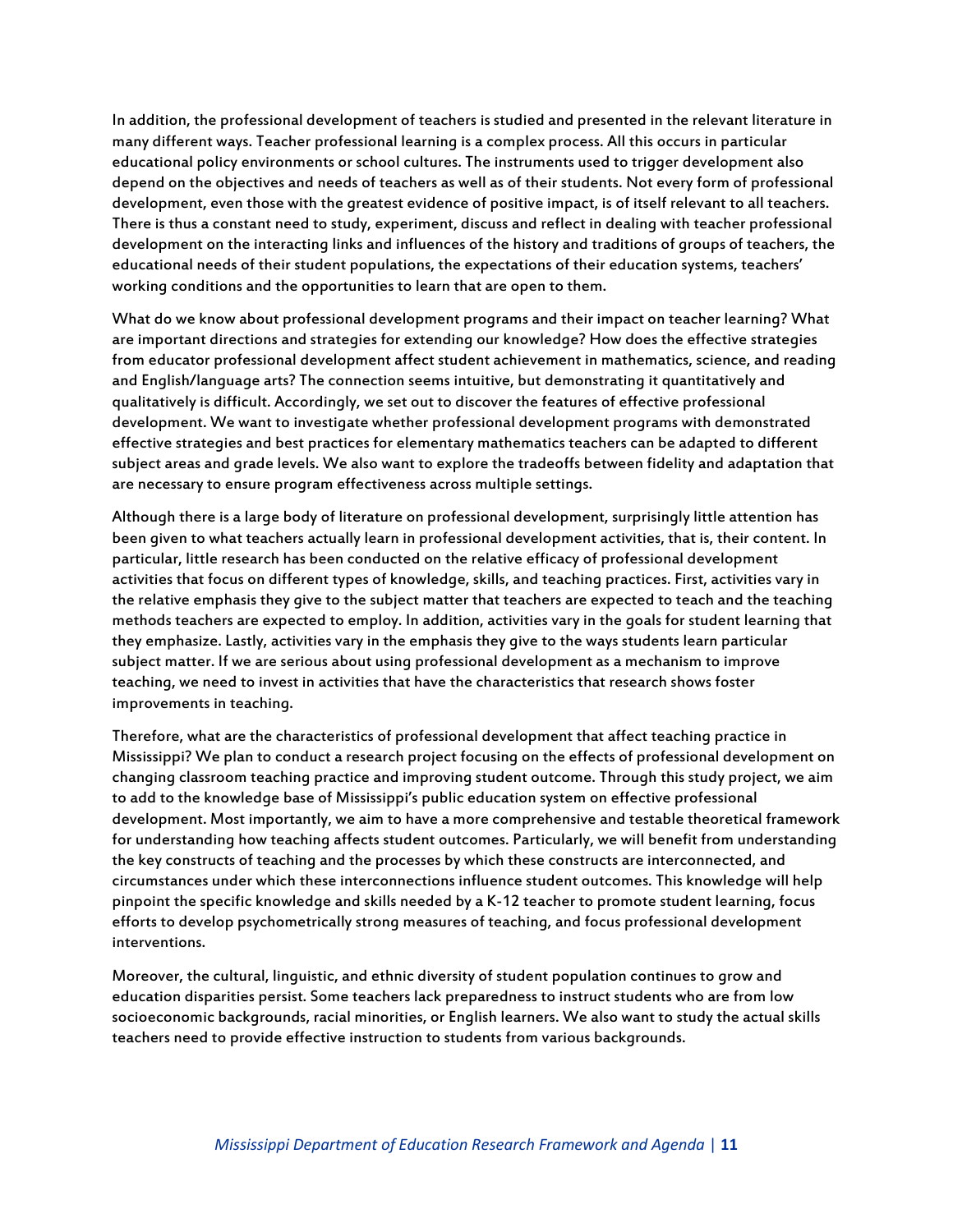#### **Appendix 1: Research Agenda Focus Group**

**STAFF TITLE AND PROGRAM OFFICE** (as of July 2018)<br>Alan Burrow Director, Office of District and School Performa Director, Office of District and School Performance Albert Carter Office Director, Educator Preparation, Office of Teaching and Leading Anna Furniss Director of Data Analytics, Office of District and School Performance Barbara Young Program Manager, Office of Project Management, Office of Technology and Strategic Services Ben Sylve Data Visualization Architect, Office of Technology and Strategic Services Benu Vargheese Data Architect, Core School Applications, Office of Technology and Strategic Services Bill Welch **Director, Office of Safe and Orderly Schools**<br>Brendsha Roby Director, Division of Schoolwide Developme Director, Division of Schoolwide Development, Office of Federal Programs Chandrea Walker Director of Counseling and Support Services, Office of Secondary Education Chauncy Spears Director, Office of Textbooks<br>
Cory Murphy Executive Director, Office of T Cory Murphy Executive Director, Office of Teaching and Leading Dana Bullard Bureau Director, High School Programs & Innovative Programs, Office of Secondary Education<br>David Cook Core School Applications Specialist, Office of Technology and Strategic Services Core School Applications Specialist, Office of Technology and Strategic Services David Kay Enterprise Architect, Office of Technology and Strategic Services Deborah Donovan Director, Data Analysis and Reporting, Office of Technology and Strategic Services Debra Burson Bureau Director, Educator Preparation, Office of Teaching and Leading Demetrice Watts Division Director, Office of Chief Accountability Bureau Manager, Office of School Financial Services Gretchen Cagle Executive Director, Office of Special Education Gwen King Migrant/English Language Learners & Immigrants Coordinator, Office of Federal Programs Jackie Sampsell Science Content Specialist, Office of Secondary Education<br>Jean Massey Fxecutive Director, Office of Secondary Education Jean Massey Executive Director, Office of Secondary Education Jen Cornett Gifted Education Specialist, Office of Elementary Education and Reading<br>Jennifer Robinson NAEP State Coordinator. Office of Student Assessment NAEP State Coordinator, Office of Student Assessment Jill Dent Director, Office of Early Childhood Jo Ann Malone Director, Office of Accreditation<br>Joyce Greer Farly Childhood Instructional Spe Joyce Greer Early Childhood Instructional Specialist, Office of Elementary Education and Reading Kyle Huffling Lead Business Analyst, Office of Technology and Strategic Services<br>Kymyona Burk State Literacy Director, Office of Elementary Education and Readin Kymyona Burk State Literacy Director, Office of Elementary Education and Reading<br>Laura Dickson Early Learning Collaborative Coordinator, Office of Early Childhood Early Learning Collaborative Coordinator, Office of Early Childhood Laurie Weathersby Student Intervention Specialist, Office of Elementary Education and Reading Libby Cook Mathematics Content Specialist, Office of Student Assessment Madelyn Harris Staff Officer, Office of Special Education<br>Marla Davis Director, Secondary Curriculum and Instr Marla Davis Director, Secondary Curriculum and Instruction, Office of Career and Technical Education<br>Melissa Banks Instructional Technology Specialist, Office of Elementary Education and Reading Instructional Technology Specialist, Office of Elementary Education and Reading Melissa Beck MKAS2 Coordinator, Office of Student Assessment Mike Kent Director, Office of Consolidation Monique Henderson Director, Division of Special Populations, Office of Federal Programs<br>Nathan Oakley Executive Director, Office of Elementary Education and Reading Executive Director, Office of Elementary Education and Reading Paul Bryant Director, Data Management and Integration, Office of Technology and Strategic Services Quentin Ransburg Executive Director, Office of Federal Programs Robin Lemonis Director, Intervention Services (K-12), Office of Elementary Education and Reading Sandra Elliott Figlish Learner Intervention Support Specialist, Office of Elementary Education and Reading<br>Sarita Donaldson Director, Core School Applications, Office of Technology and Strategic Services Director, Core School Applications, Office of Technology and Strategic Services Sharon Coon Director of Instructional Support, Office of Special Education<br>Sharon Prestridge ELL Coordinator, Office of Student Assessment ELL Coordinator, Office of Student Assessment Sonja Robertson Executive Director, Office of School Improvement Stacey Donaldson Bureau Director, Office of Teaching and Leading Teresa Jones Staff Officer, Office of Accreditation Teresa Washington Project Manager, Office of Project Management, Office of Technology and Strategic Services Director, Office of Compulsory School Attendance Vernesia Wilson Office Director, Office of Teaching and Leading Walt Drane **Executive Director, Office of Student Assessment**<br>Wendy Clemons Director, Office of Professional Development Director, Office of Professional Development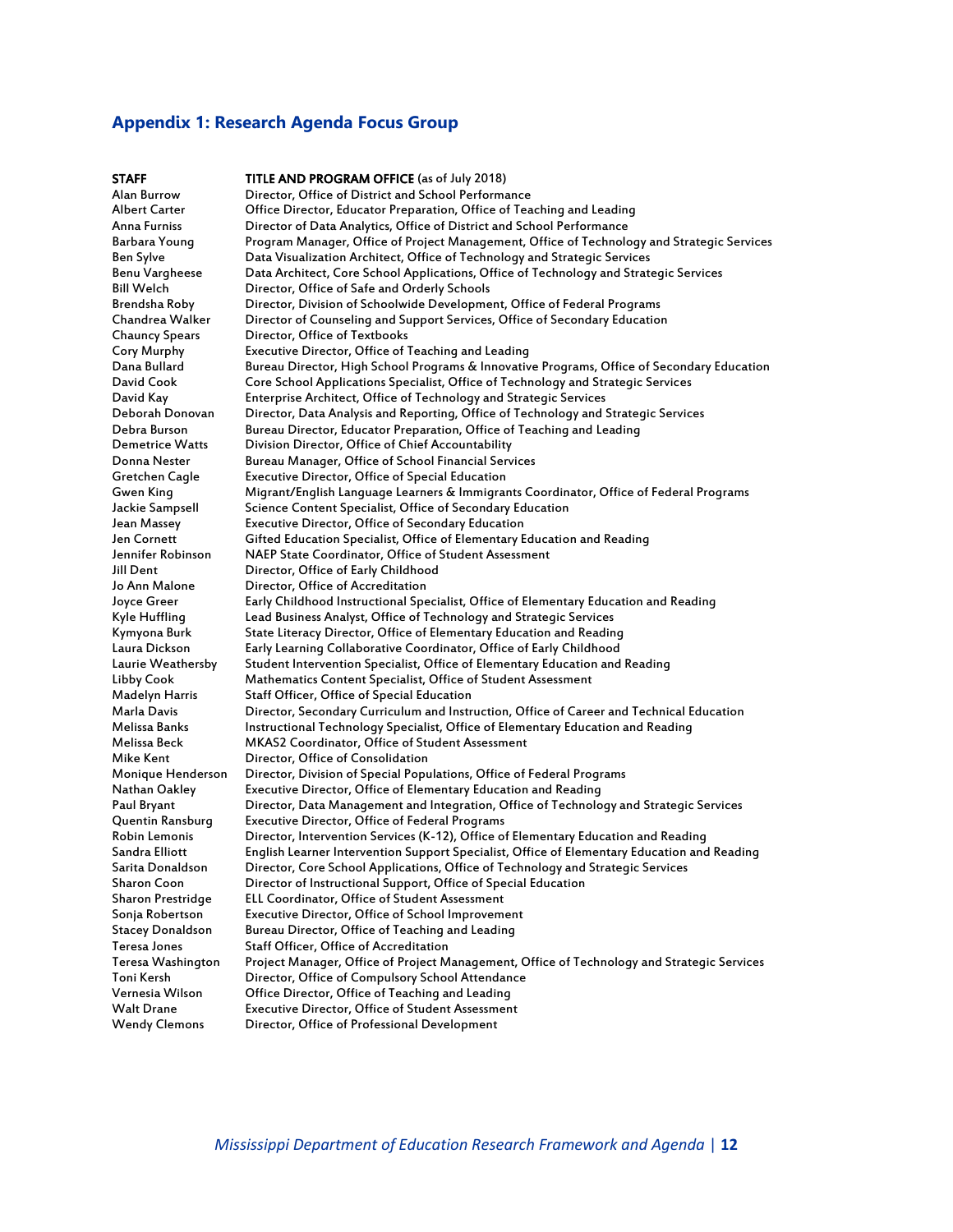#### **Appendix 2: Associated Questions**

The following are the questions/ideas/needs program offices articulated during the focus group discussions. They are organized by the associated Dimension from the Research Framework and clustered by the strength (strong, moderate, or marginal). Any questions/ideas/needs that do not associate with a particular Dimension are listed at the end.

#### **Dimension 1 - High Quality Early Learning**

#### STRONG QUESTIONS:

- 1. What is the influence of Pre-kindergarten programs on student performance in early schooling? Do students who perform well in Pre-kindergarten programs continue to perform well in Kindergarten and the third grade?
- 2. Examine and compare the effects of early learning collaboratives (ELCs) and other Pre-kindergarten programs.
- 3. What is the longitudinal effect of the ELCs program on 3rd grade performance? For kids who were in the ELCs program, what is the effect of the ELCs program on their performance in RLA, Math, and retention?
- 4. What is the impact of the early learning collaboratives (ELCs) program on first grade retention and second grade retention?

#### MODERATE QUESTIONS:

- 1. What is the portrait of chronic absenteeism in Mississippi? What does it look like in early grades?
- 2. Are there disparities in attendance, enrollment, and performance in areas that have publicly funded Pre-K programs as compared to those who do not?
- 3. Using the Brigance Early Childhood screener data, examine the improvement on developmental measures of students who enrolled in publicly-funded Pre-Kindergarten programs.
- 4. For Kindergarten students enrolled for school year 2016-2017 and 2017-2018, what type of Pre-Kindergarten programs were they enrolled in? Are there any trends or patterns?
- 5. What are the short-term and long-term academic effects of early childhood education on children in poverty?
- 6. Does the early learning collaboratives (ELCs) program have a positive impact on third grade academic performance in terms of reducing the achievement gap for low-income students?

#### MARGINAL QUESTIONS:

- 1. Do additional teacher resources, such as coaches, have a significant impact on Pre-Kindergarten student success and attendance?
- 2. Examine and compare Title-funded programs and locally-funded programs, to others.
- 3. What is the relationship between the results of early childhood assessments and teacher quality?

#### **Dimension 2 - College and Career Readiness.**

#### STRONG QUESTIONS: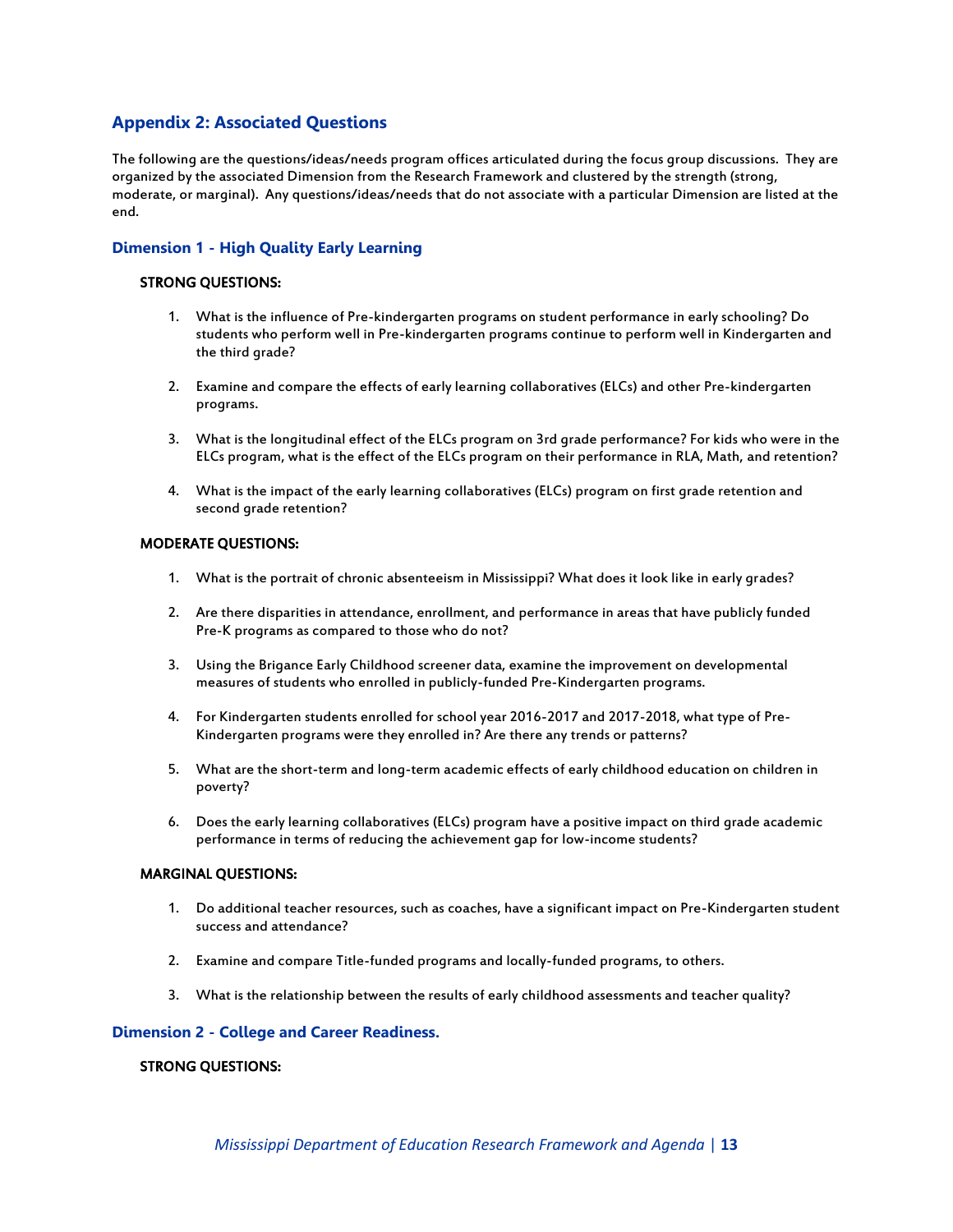- 1. What is the generalized effectiveness of Early College High School (ECHS) in Mississippi? What potential differences does it create between students enrolled in the ECHS program (i.e., treatment group) and students not enrolled in the ECHS program (i.e., control group)?
- 2. What is the impact of Early College High School on reducing the achievement gap in terms of graduating on time, particularly for African American and low-income students?
- 3. Measure the effectiveness of Career Academy. Does student attendance improve in Career Academy? Does student behavior change over time? Does post-secondary enrollment increase? Do students engage more in school? Are students more likely to graduate or complete Career Academy?
- 4. Evaluate the effectiveness of the New Endorsement of High School Diploma. Do the diploma endorsement options increase college and career opportunities for students?

#### MODERATE QUESTIONS:

- 1. What is the influence of third grade reading proficiency on student graduation status? Does third grade reading predict a student's likelihood to graduate from high school on time?
- 2. What is the relationship between the Pre-K scores among SPED students and graduation/or dropout rates in later academic years?
- 3. What is the course-taking pattern that links to higher ACT results?
- 4. Compare Advanced Placement (AP) and the Dual Enrollment. How to promote AP based on the current statewide accountability model?

#### MARGINAL QUESTIONS:

- 1. What is the effect of the implementation of waivers for districts participating in the Mississippi Innovation Lab Network?
- 2. What are the benefits of reducing the "seat time" in Carnegie Units? What kind of changes will benefit students?

#### **Dimension 3 - Educator Recruitment, Retention, and Effectiveness.**

#### STRONG QUESTIONS:

- 1. What is the portrait of an effective teacher in Mississippi, with respect to the demographic factors, the educator preparation program, student impact, and more?
- 2. Teacher shortage: what do we know? What does the data tell us (the teacher labor market, long-term trends-teacher production and teacher turnover)? Where do shortages exist?
- 3. Is Mississippi's teacher shortage alarming? Is there any national trend? How can Mississippi's teacher shortage issue be addressed? What's in the literature? What's the best practice from other states?
- 4. Is the cause of teacher shortage the same in the four subject shortage areas (special education, math, science, and foreign language)? Are there any differentiations regarding the contributing factors?

#### MODERATE QUESTIONS:

1. What are the characteristics of educators who succeed in low-performing (or the most challenging) schools? What are effective strategies to recruit and retain them?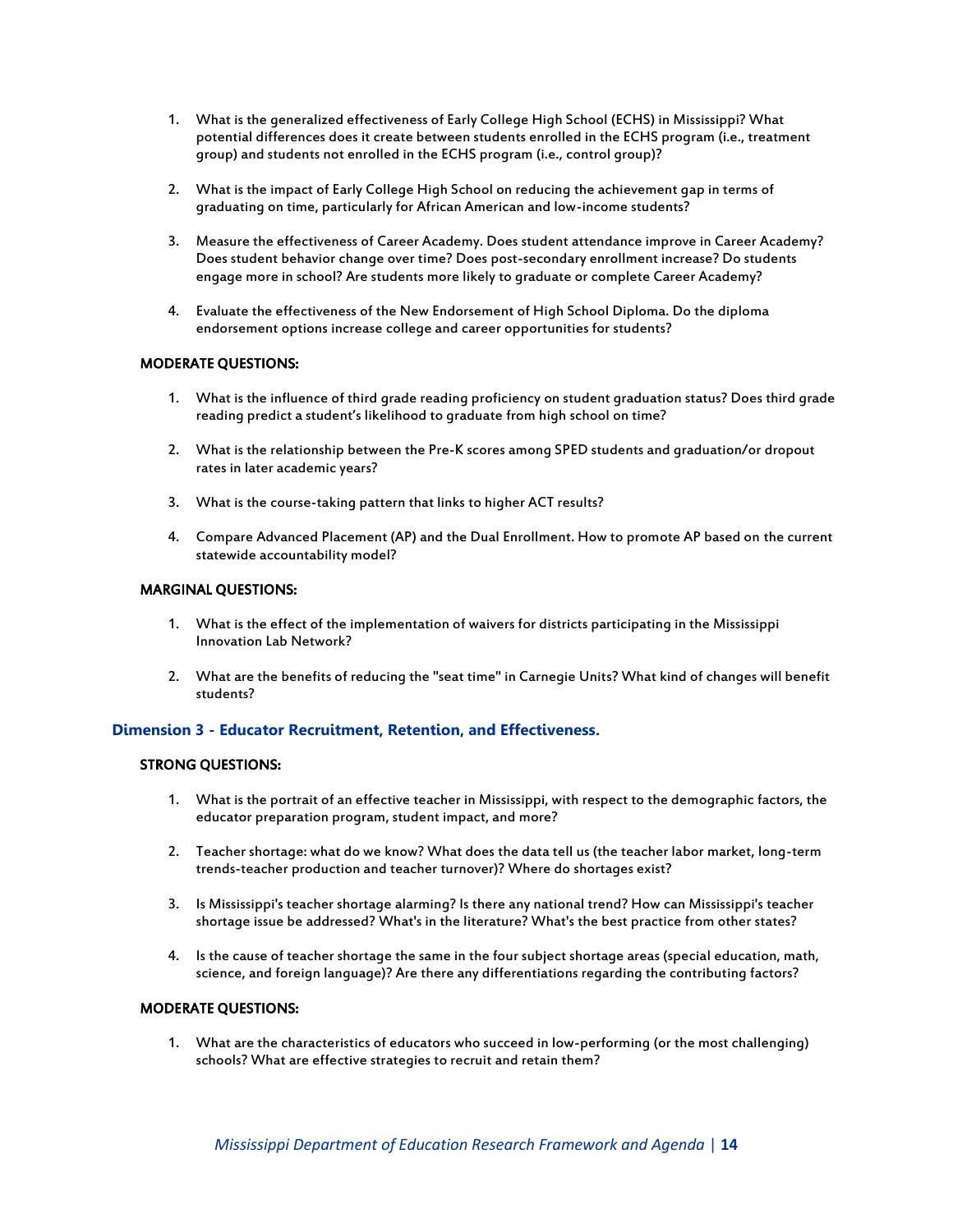- 2. How to address the "culture deficit" in teaching? What support should be provided to classrooms if teachers lack the knowledge to connect to students from different cultural backgrounds?
- 3. What are potential weaknesses and support areas needed in classroom management, using the Student Teacher survey results? What kind of program changes do the results suggest for the educator preparation programs?
- 4. How are standards for math practice and science being addressed at the classroom and assessment level among students in Mississippi? Do elementary school teachers feel adequately prepared to teach these subjects?
- 5. Do superior teachers employ more (or certain types of) technology tools in their classroom?

#### MARGINAL QUESTIONS:

- 1. What is the current state of educational technology utilization in Mississippi's public education system? How often do teachers use educational technology in their classroom?
- 2. What is the annual trend in certification by type of certification? How does this compare with vacancies? What percentage of teachers are employed in MS are certified? What is the average length of time a teacher is employed in the same school (MS vs National)?
- 3. How are literacy coaches spending their time (e.g., coaching, conferencing, professional development, and etc.), particularly in the case of low-performing schools using third grade data?
- 4. What are the turnover rates of administrators and teachers in literacy support schools? What do the statistics tell us?
- 5. Does National Board Certification have an impact on school culture? How can teachers with National Board Certification be placed in the most needed areas?
- 6. What are the student and staff mobility within low-performing schools?

#### **Dimension 4 - Educator (and Administrator) Preparation and Professional Development**

#### STRONG QUESTIONS:

- 1. Evaluate the effectiveness of the Phonics First's Orton Gillingham-based Professional Development Training system.
- 2. Evaluate the difference in impacts of educator preparation programs on student learning. Where did effective teachers receive their preparation? What are the best practices those preparation programs utilize which can be implemented by other programs in Mississippi?
- 3. What are the influential factors in successful first year teachers, in terms of preparation programs and school support strategies? What are the impacts of different approaches towards teacher preparation on teaching practice?
- 4. Compare traditional-preparation teachers and alternate-route teachers. What are the differences between them in terms of effectiveness?
- 5. What are the differences in impact of various educator preparation programs on student learning?

#### MODERATE QUESTIONS

1. What is the impact of the State Systemic Improvement Plan? How to support teachers and provide them with tools to help struggling students read.

*Mississippi Department of Education Research Framework and Agenda* | **15**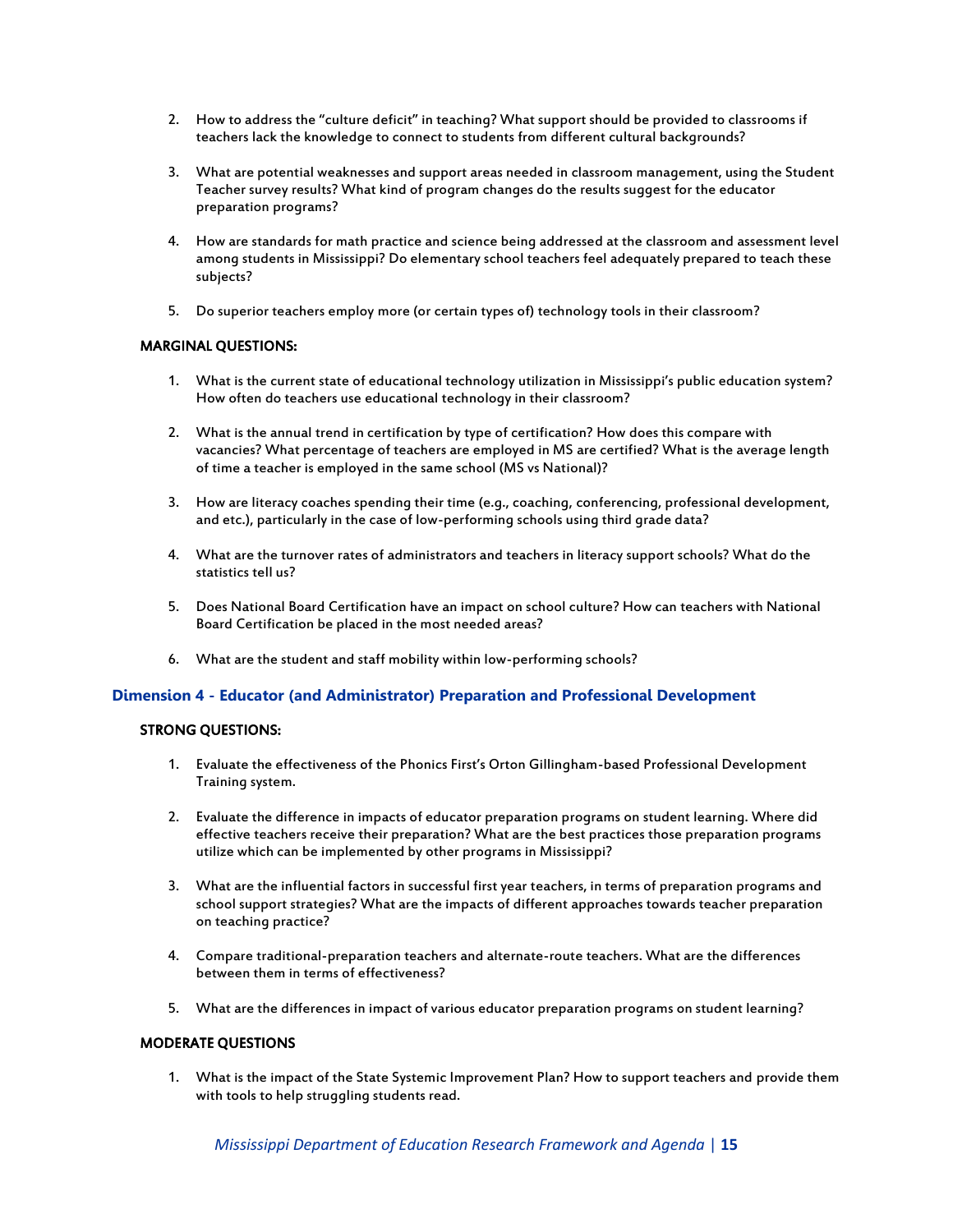- 2. What is the relationship of academic success to first year phonics training? Does having this training show via improvement in the third-grade reading gate?
- 3. What are the benefits of online professional development practices?
- 4. What is the feasibility of developing an individualized approach to professional development tailored to the specific needs of the teacher and/or administrator, and develops a plan of improvement for all teachers within the state of Mississippi?
- 5. How does the National Board Certification align with the goals to help teachers and improve learning?

#### MARGINAL QUESTIONS:

- 1. What professional development sessions given to school staff are implemented with fidelity? What strategies in literature which have a positive impact on student achievement are sustainable?
- 2. How to measure professional development effectiveness.
- 3. What are the differences in access for professional development in regular education classrooms as opposed to SPED classrooms for teachers?
- 4. Does teacher training that stresses cultural competence and culturally responsive pedagogy (measured by course work/credit hours in these areas) impact student academic success, as measured by grades, and performance on state assessments/college readiness assessments (ACT, SAT)?
- 5. Evaluate whether the literacy support schools have been able to sustain success after moving from full support to limited support.

#### **Unassociated Questions**

- 1. Evaluate the effectiveness of the newly developed Four-Area Intervention Framework? Do schools using funding who focus on the Four-Area framework perform better than others?
- 2. How well do highly rated districts perform on achievement gap measures? What interventions, incentives, and accountability elements work best to help alleviate achievement gaps in highly rated districts?
- 3. What is the demographic makeup of the highest and lowest rated districts in MS? How does poverty affect the demographic makeup of the highest and lowest rated districts?
- 4. Getting to the Root of the Problem: What are the causes of chronic absenteeism in Mississippi? Are there any differentiations in the causes across subgroups, across grades, or across regions?
- 5. What are the effects of chronic absenteeism in Mississippi? How does school attendance influence student success?
- 6. How can the attendance gap be closed?
- 7. What intervention strategies have been working effectively in schools of Mississippi? What intervention models have been approved to be effective in other states? Are there any collaborative solutions? How to reduce chronic absence by aligning school and community resources?